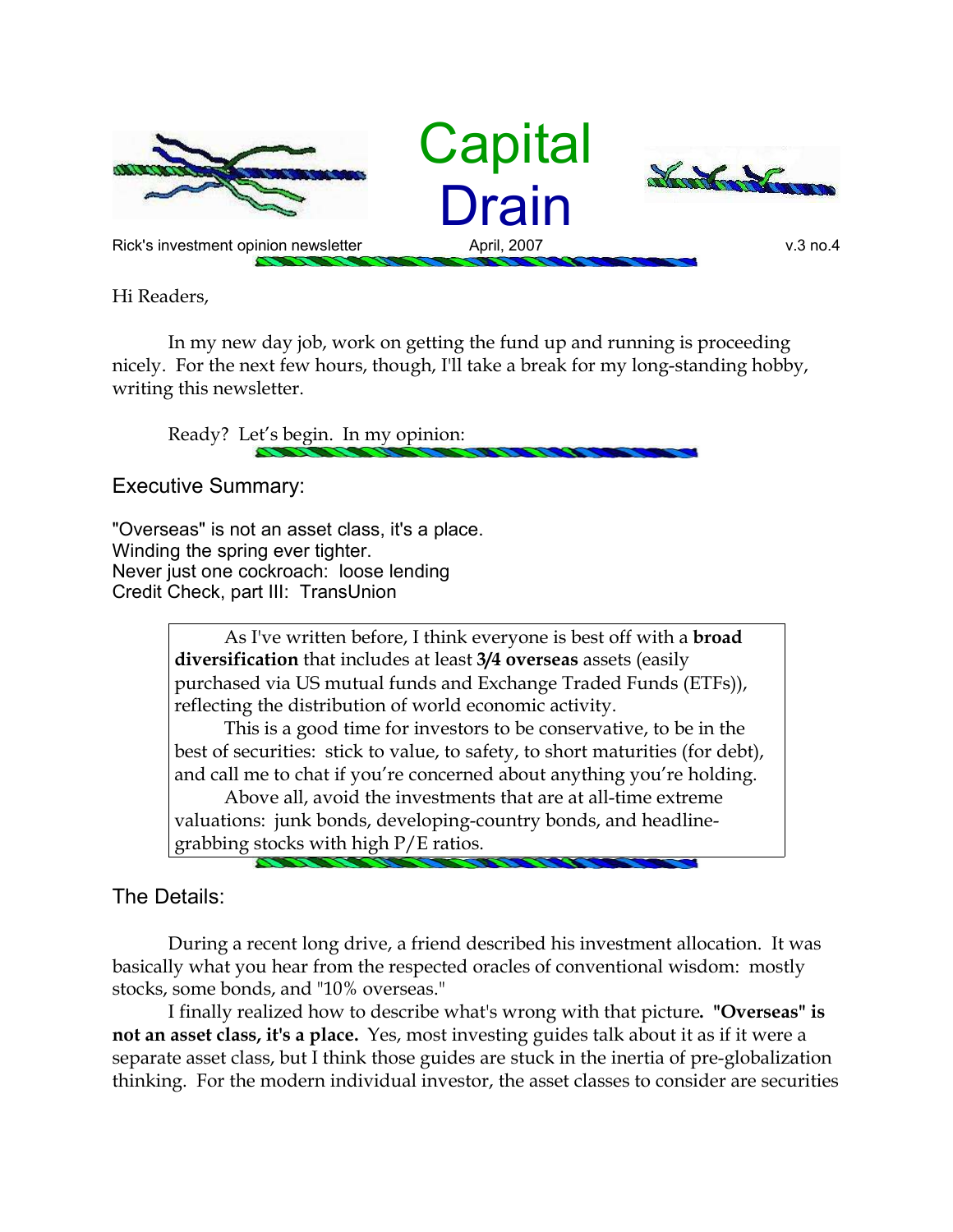(stocks & bonds and mutual funds holding them), cash, and real assets (land, buildings, stuff with some usefulness and real cash value in an active marketplace.)

Where those assets are located is a totally separate question. Think about it-- is New York or Chicago an asset class that gets a designated proportion of your investments? I doubt it. Why, then, would we think of London or Tokyo (both huge securities exchange centers) as being lumped with each other but somehow different from similar US securities centers?

I propose that we shouldn't.

Part of the conventional wisdom is OK: stocks give better long-run returns, but bonds are usually more stable, cash is pretty definitely stable, and real assets can be good diversification, especially investments in something useful like owning your house.

Part of the traditional decision needs a second look. Where are the stocks that will give you the best results? Where are the bonds?

At the end of the Second World War, the US economy was more than half of world GDP. Today it's less that one quarter, and it's not the fastest-growing quarter. In the 60 years since the mid-1940s, the developed countries of western Europe have recovered, Japan and Korea and Taiwan have developed, a dozen eastern European countries (held back until the 1980s) are recovering/developing quickly, two new Asian giants are emerging, a dozen smaller Asian countries are developing, Latin America is getting its balance,... I could go on, but I think you see the picture.

It's a new global system of production and of markets, and it's time to think in terms of a new global system of investments.

There's one catch, one detail that *could* make an overseas investment different from a US one: currency differences. Hypothetically, you could lose US dollar spending power if you picked good overseas investments but the dollar rose versus the currencies of the investments' home countries. In the 1990s that happened: a rising dollar made US investments more attractive, and overseas ones less so.

For the next several years, though, I think the currency difference will be helpful for US holders of overseas investments. The last month has seen the dollar's fall quicken, for all the reasons I've discussed in prior months. When you think about where you're likely to find stocks or bonds that will give you good returns, keep in mind that a falling dollar acts as a tailwind, increasing your investment return. That won't always be true, but for a while it's quite likely to be true.

The stocks or bonds of strong global-leader companies or countries deserve your consideration on a level field with their US counterparts.

## At least.

In fact, the US stock market's recent record highs while the underlying economic picture crumbles are not very enticing. Stocks in other developed markets might be less vulnerable to a sell-off right now. (Emphasis on developed! Not developing.)

But wait, didn't the Dow just set a new record high? Yes, it did, and that's the problem. The stock market seems to be plowing forward on momentum alone, even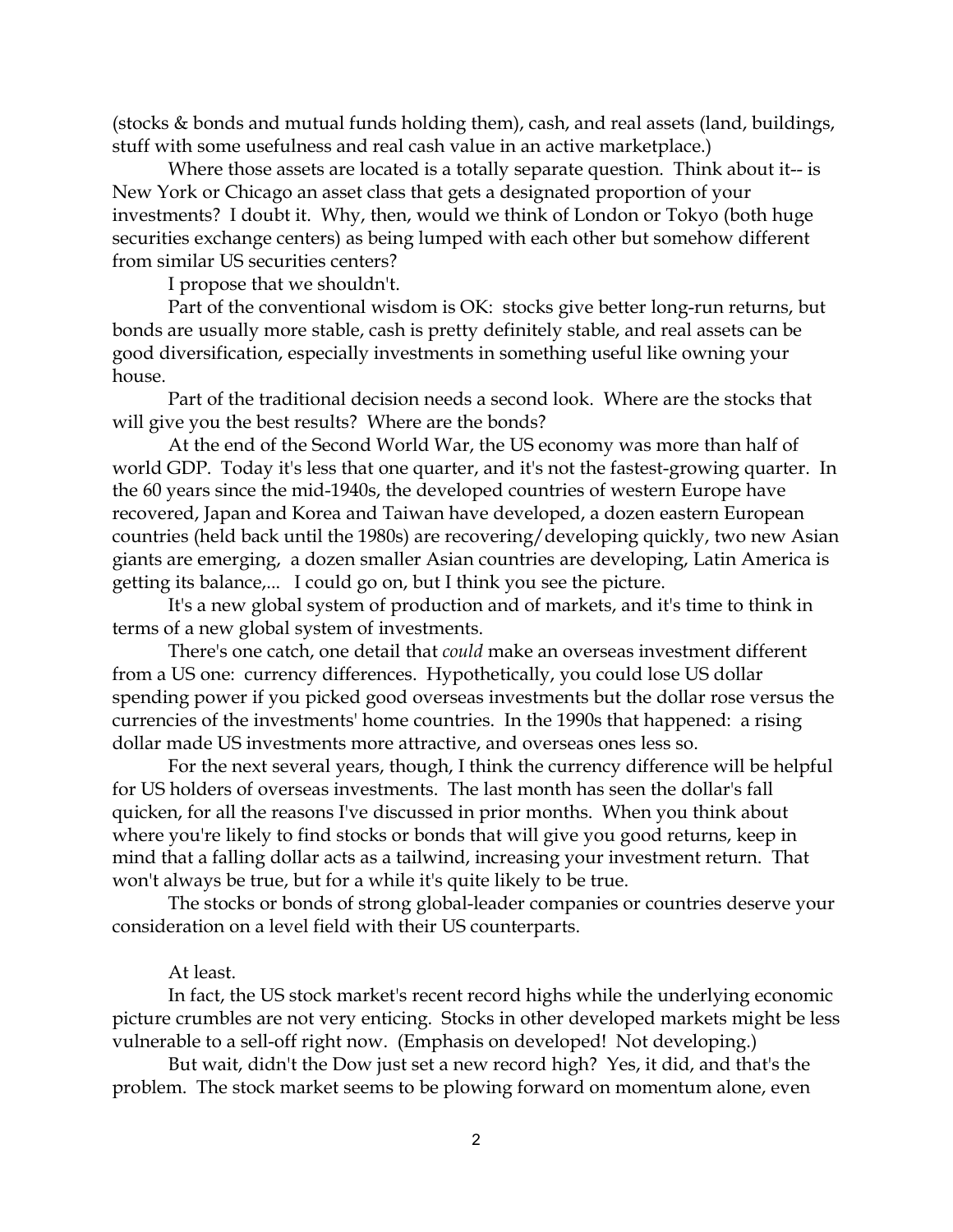though the economy is running out of steam. The latest quarter's GDP growth was the lowest for years, and the quarter before that was not great. Corporate profits are being reported as 'beating expectations,' but that's pure spin control: the profits are on average just half of what they're been for the past four years. People are still spotting the bottom of the housing market almost as often as they spot Elvis, but the numbers do not yet support the optimism. Oh, and inflation just isn't going away as conveniently as the optimists have expected. The index of leading economic indicators is down now to levels which have always and only been seen in recessions.

This imbalance between a record-high stock market and an economy full of bad news is not good. It reminds me of a spring being tightened and tightened. Will it break in one great ka-SPROING!, or will the tension begin to be released gradually, or will we somehow magically keep tightening it?

Whichever way, I do not want to own any US stocks right now. (So I don't.)

A quick reminder, it's easy to buy US-registered mutual funds and ETFs that invest in quality overseas stocks and bonds.

A big part of the reason that many analysts (and I) are waiting uneasily for worse news to come out, the stock market to fall, or both, comes down to two words: **loose lending**. We've heard about the now-failing loans to sub-prime homebuyers. That those people ever got a chance to borrow that much money is testament to how much capital is looking for ways to get better returns, hoping that the risk incurred won't be too large. In sub-prime loans, we now see that the risk was too large. So, what about the other risky loans? Hedge funds have been borrowing huge amounts, on far easier terms than they could have gotten a decade ago. Shaky companies (shaky while the economy was doing well, mind you!) have been able to sell tons of junk bonds, here and around the world.

Are US sub-prime mortgage borrowers the only ones out of all this loose lending that will get in trouble? Maybe.

There's a saying, though, that there's never just one cockroach. When you see a cockroach in your kitchen, the overwhelming likelihood is that there are thousands of others nearby that you'll see soon enough.

It's entirely possible that with even the least bit of stress in the overall market (for example, a housing slump or rising inflation or falling GDP,) many other classes of risky borrowers could come out of the woodwork. The fear is that a trickle could become a flood, if the loose lending was too widespread. As some investors lose money in these (suddenly rediscovered to be risky) loans, they may have to sell other assets to cover their losses. The happy cycle of record stock prices begetting more stock investment could reverse. Maybe, maybe not, but I'm not optimistic. I doubt if we'll get any protracted good news for the rest of the year, and the news we do get could be quite disappointing.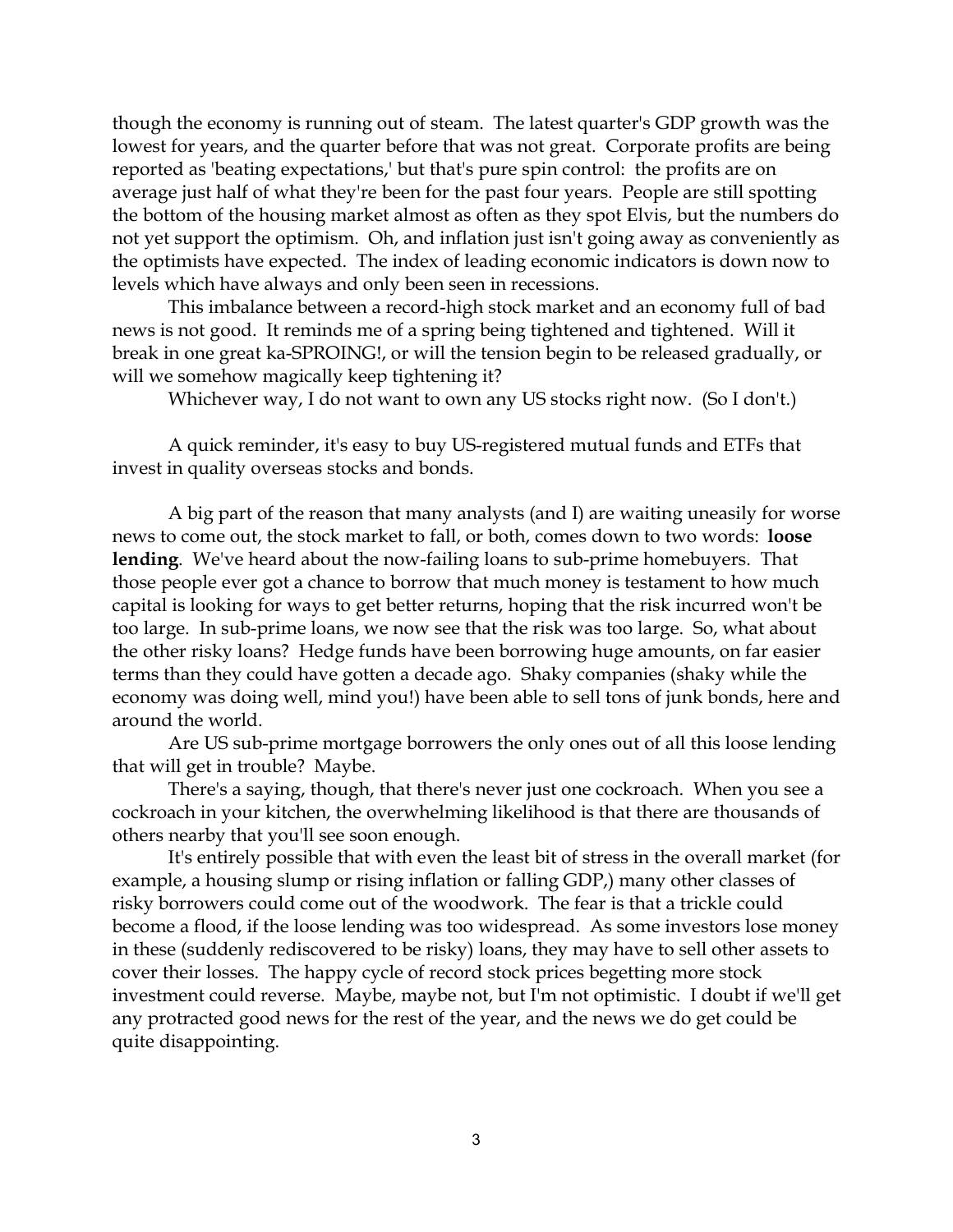This month we finish the cycle of **credit check**ing, this time at the third agency, **TransUnion**.

- o Open your favorite browser and go to https://www.annualCreditReport.com
- o select your State and click "Request Report"
- o Fill in the form with your personal information.
	- Click the little box that says "show only last 4 of Social Security Number in report"
	- Enter the security code (this prevents automated logins)
	- Press "Continue"
- o Click the little box next to



- Click "Next"
- o Click "Next" again
- o Enter the last 4 digits of your SSN
	- Click "Submit>>"
- o Answer the security questions
	- Click "Submit>>"
- o You should see the Report Summary page and instructions to make a note of your report number.
	- Make a note of your report number.
	- Notice where it says the number of potentially negative items, number of accounts in good standing, etc. Do the totals seem right?
	- Click the little link that says "Print your report". (It's on the same line as your name)
- o This pops open a new page (or tab) with your actual report.
	- Read through it
	- Click "Print Report"
- o Assuming you haven't had any problems with these steps, you're done.
- o Click "Close window" to close the print page/tab.
	- Click "Return to AnnualCreditReport.com" at the very top of the page. This logs you out from TransUnion.
	- Click "OK"